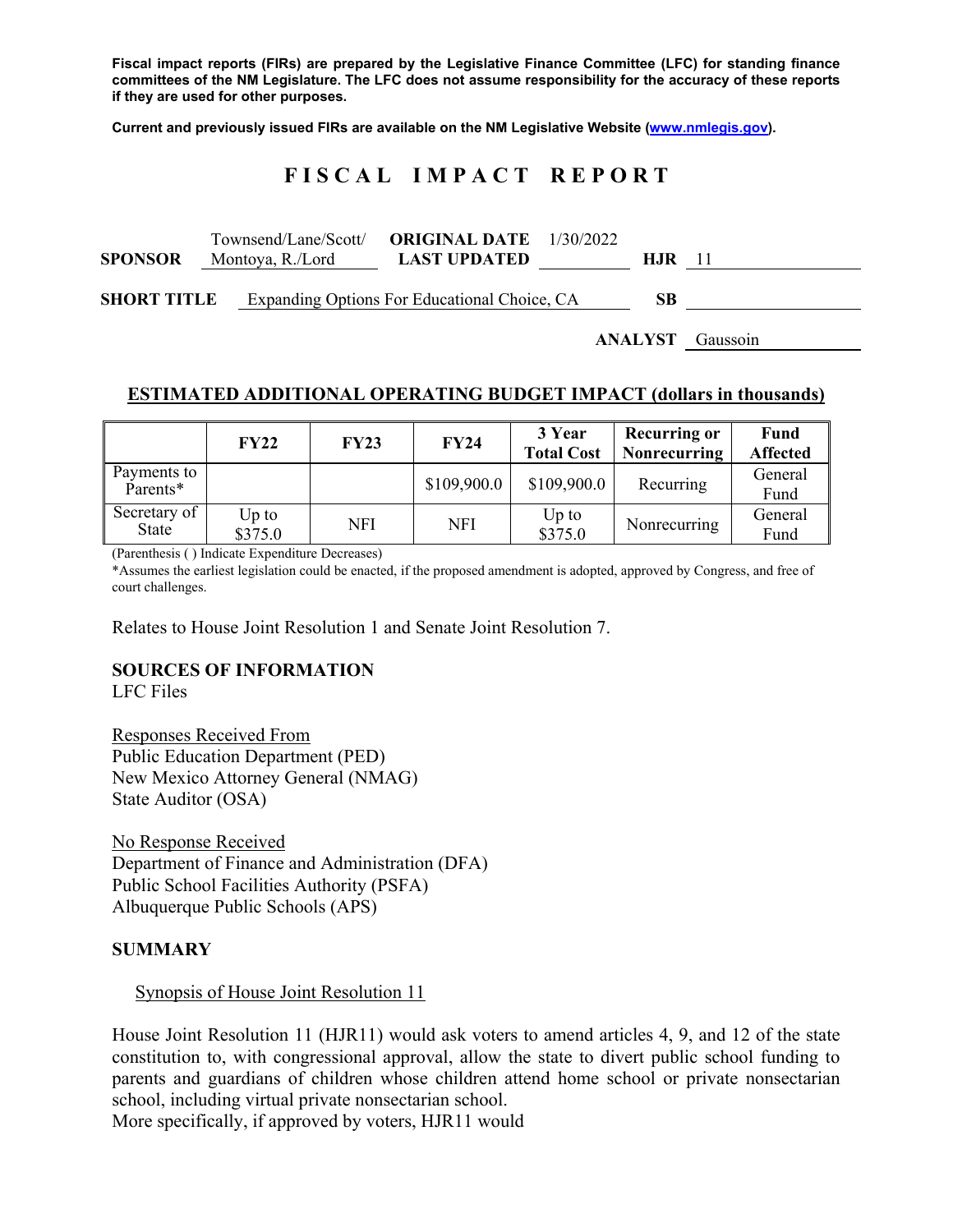#### **House Joint Resolution 11 – Page 2**

- Create an exemption to the requirement in Article 4, Section 31 that appropriations be under the absolute control of the state;
- Add an exception to Article 9, Section 14—widely known as the anti-donation clause—to allow the state to give money to parents or guardians of school-age children who are schooled outside of the public school system either at home or in a nonreligious school;
- Strike "uniform" in Article 12, Section 1, from the guarantee the state provide a "uniform system of free public schools"; and
- Amend language in Article 12, Section 3, prohibiting the use of state money for private schools to prohibit it only for sectarian schools.

If approved by the Legislature, voters would consider the amendment during the next general election in November 2022 or during a special election called for the purpose of considering the question. The amendment would need congressional approval to take effect.

# **FISCAL IMPLICATIONS**

 $\overline{a}$ 

If the constitution is amended as provided under HJR11, the fiscal impact could be, depending on the legislation enacted as a result, significant. The cost would depend on how much the state is expected to provide to parents and guardians who qualify and whether that money would be part of or in addition to existing funding to public schools. Legislators, in the past, have been reluctant to cut funding for public schools—school districts were protected from enrollment declines distorted by the pandemic—so the funding likely would be in addition to public school funding.

If the state gave to parents and guardians of the 10,376 home-schooled children reported to PED in fall 2021 a payment equal to the current unit value of  $$4,864<sup>1</sup>$ , the cost to the state would be about \$50.5 million for home-school students alone. While most sources do not differentiate private school enrollment by sectarian or nonsectarian, the website Private School Review lists half of the 10 largest private schools in New Mexico and 47 percent of the total enrollment in those schools as nonsectarian. The website lists 213 private elementary and high schools with a total enrollment of about 26 thousand. If 47 of those students are enrolled in nonsectarian schools, a \$4,864 payment for each student would cost more than \$59.4 million.

If the per-child payment were lower, the cost to the state, obviously, would be lower. However, should the availability of public money for private and home school encourage more parents and guardians to choose private and home school or prompt the conversion of existing religious schools into nonsectarian schools, the cost to the state could be higher.

NMAG anticipates it would be required to devote resources to defend likely litigation challenging the amendment.

Under Section 1-16-4 NMSA 1978, the Secretary of State is required to print the full text of each proposed constitutional amendment, in both Spanish and English, in a voters' guide. The cost of producing the guide will change depending on the number and length of the constitutional amendments passed and the number of registered voters but can be estimated at \$25 thousand.

<sup>&</sup>lt;sup>1</sup> The unit value is not the per-student appropriation. Each student generates a different number of units based on the student's specific needs and certain conditions in the school district or charter school.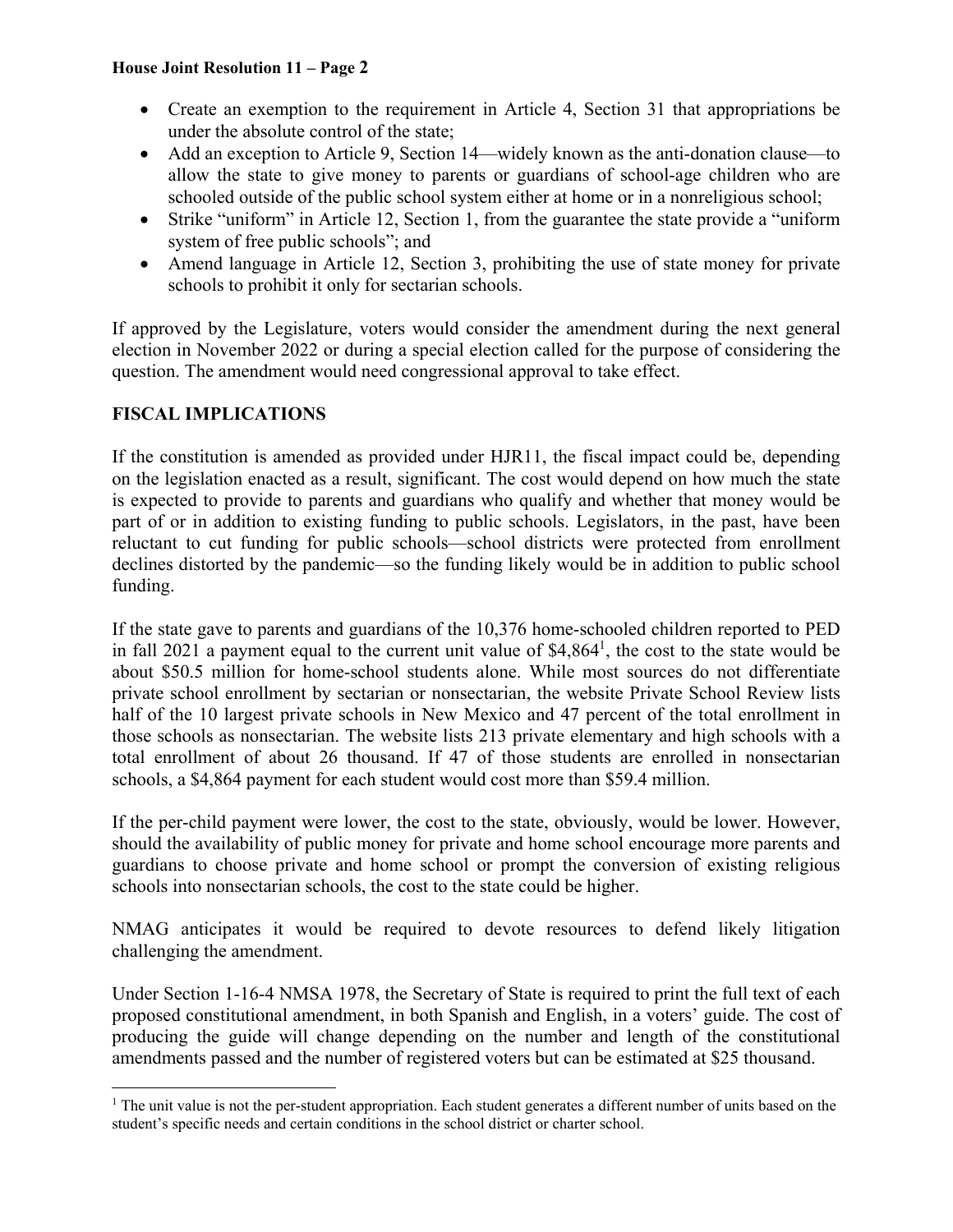The SOS is also constitutionally required to publish the full text of each proposed constitutional amendment once a week for four weeks preceding the election in one newspaper in every county in the state. In 2020, the SOS spent \$351,015 for the required newspaper publications; however, the cost is dependent on the number and length of the constitutional amendments passed. For planning purposes, an estimate of \$20.72 per word may be used to represent the costs realized in the 2020 general election to estimate the cost of publishing each constitutional amendment.

The number of constitutional amendments that pass may also impact the page size of the ballot, or if the ballot size becomes greater than one page, front and back, which may increase the cost of producing the ballots for the general election. In addition to the cost of the ballot, there may be time added to the voting process, which would require additional ballot printing systems to ensure a smooth and efficient voting process within the bounds of national best practices. The additional requirement the SOS publish a certificate for every law that is repealed by the counties will be an added cost to the SOS, although it is difficult to estimate the cost at this time.

# **SIGNIFICANT ISSUES**

The court rulings in both the *Martinez-Yazzie* educational sufficiency lawsuit and the *Zuni* lawsuit on public school capital outlay are based in part on the use of "uniform" in the constitution, and deleting the constitutional requirement that New Mexico provide a "unform" public school system raises concerns about equity and fairness and could open the door to inequities most likely to harm children already at risk for failing because of socio-economic conditions. From PED:

Removing the requirement of uniformity in public education may have profound implications for equity and equality in education, which in turn have the potential to affect any number of aspects of quality of life for New Mexico's citizens, going forward. It is axiomatic that education is necessary for children to grow into happy, successful, productive citizens. …

 In its Decision and Order, the [*Martinez-Yazzie*] Court noted that New Mexico's constitutional requirement for uniformity in education had become another avenue, aside from state equal protection clauses, by which the state's marginalized at-risk student groups, including economically disadvantaged students, English learners, Hispanic students and Native American students, and special education students, might beg relief from the courts for inequalities in the provision of education. Deleting this constitutional requirement of uniformity may in-turn have the effect of removing those vital protections from our at-risk students, leaving them at even greater risk of falling behind not only in the achievement of a sufficient public education, but of a secure and successful life beyond public schools.

NMAG raises concerns about potential "unintended consequences" of striking "uniform" and raises additional concerns about conflicts with the U.S. Constitution:

Also, the exclusion of the sectarian and denominational schools from HJR 11 may be subject to challenge under the Free Exercise Clause of the First Amendment. The United States Supreme Court's recent jurisprudence in this area has been skeptical of educational funding that excludes religious schools, at least where funding is not specifically directed to religious education. *See, e.g., Espinoza v. Montana Dep't of Revenue*, 591 U.S.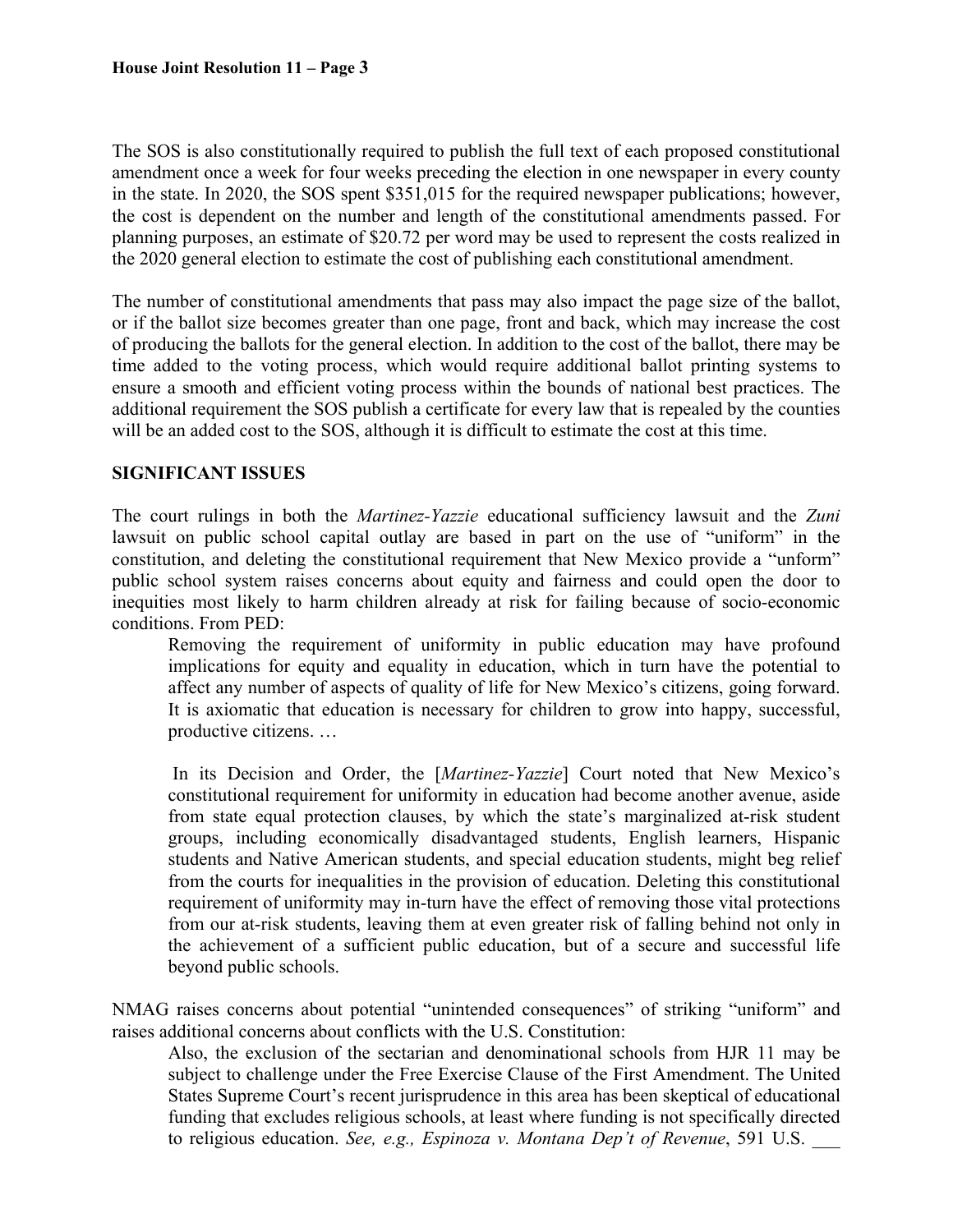#### **House Joint Resolution 11 – Page 4**

(2020) (holding that once a state decides to subsidize private education it "cannot disqualify some private schools solely because they are religious); *Trinity Lutheran Church of Columbia, Inc. v. Comer*, 582 U.S \_\_\_ (2017) (holding that exclusion of church preschool from state program for playground grants violated First Amendment).

The State Auditor raises concerns about violating the intent of the anti-donation clause and oversight of public spending for home- and private school.

#### **PERFORMANCE IMPLICATIONS**

Performance measures for the public schools include student achievement on standardize tests, graduation rates, and other data that might not be available, or could be unreliable, for students outside the public school system. In addition, nothing in the proposed amendment would require students to attend an accredited private school or for home-school coursework to include any particular subject matter or meet any standards, although these could be addressed through statute.

# **ADMINISTRATIVE IMPLICATIONS**

PED notes, assuming the constitutional amendment were adopted and approved by Congress and laws enacted, it would likely have additional responsibilities managing a home-school and private school database, responding to inquiries, and completing verification documentation.

# **CONFLICT, DUPLICATION, COMPANIONSHIP, RELATIONSHIP**

House Joint Resolution 1 and Senate Joint Resolution 7 would add a different exception, one for public assistance for essential household services, to the anti-donation clause in Article 9, Section 14.

HJR11 is substantially the same as House Joint Resolution 7 introduced in the 2021 regular legislative session. The Legislature took no action on that bill.

# **OTHER SUBSTANTIVE ISSUES**

From PED:

Section 6 of the joint resolution requires the consent of the United States Congress in order for the provisions of HJR7 to take effect. Congressional consent is required for the effectuation of these proposed amendments because it would amend Article 12, Section 3 of the New Mexico Constitution, which mirrors the language of Section 8 of the Enabling Act of 1910, prohibiting the state from using any moneys from the sale or disposition of lands granted for educational purposes for the benefit of any sectarian or denominational schools; Article 12, Section 3 also explicitly includes private schools in this prohibition.

As noted by Attorney General Opinion No. 12-03, February 1, 2012, the Enabling Act set the terms by which New Mexico was admitted to the Union…terms to which New Mexico agreed, by the ratification of Article 21, Section 9 of the New Mexico Constitution ("This state and its people consent to all . . . the provisions of the said act of Congress. . .") Article 21, Section 10 of the state constitution goes on to state, "[t]his ordinance is irrevocable without the consent of the United States and the people of this